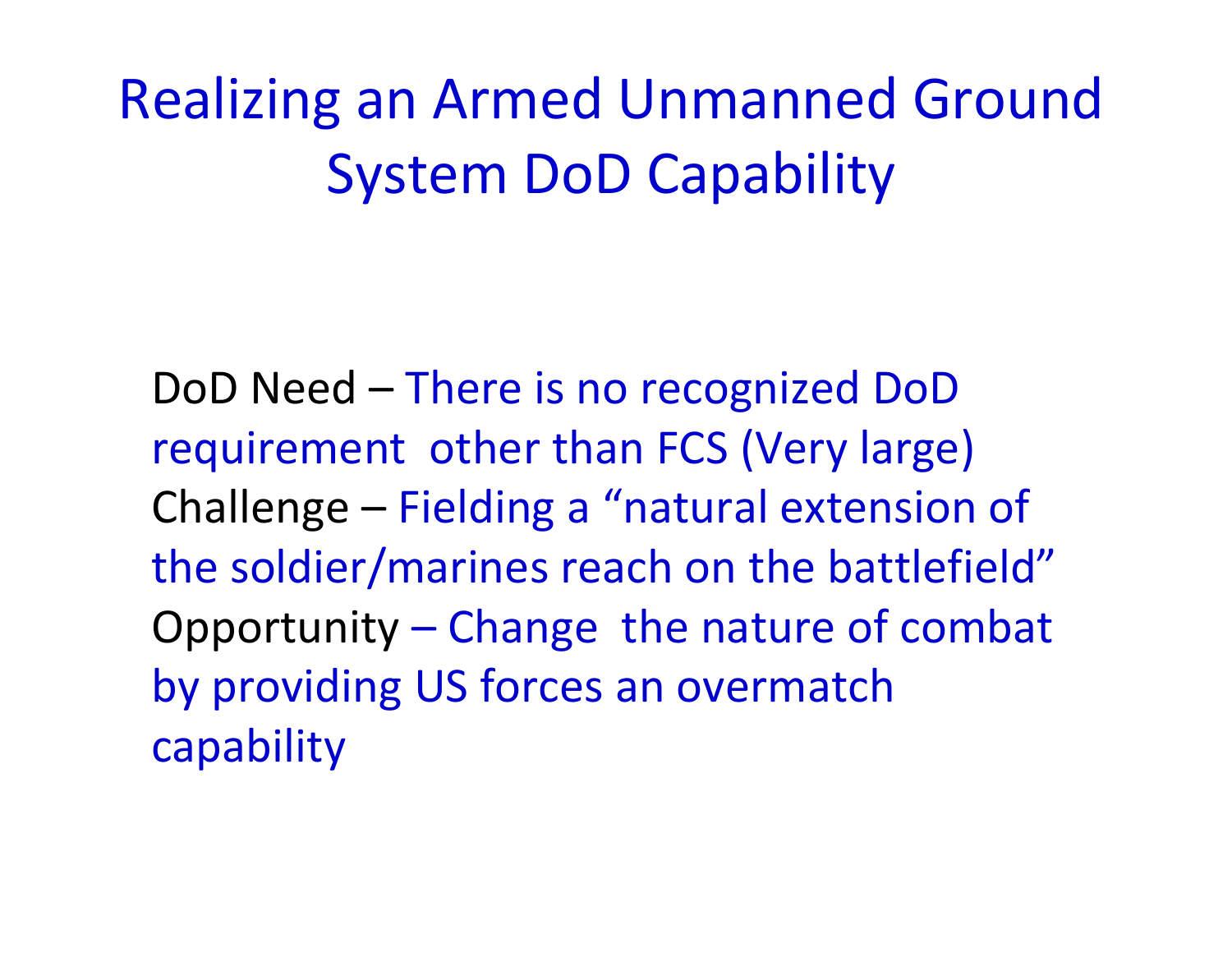## The good news for every soldier and marine in combat today! Status of Armed Unmanned Armed Ground System Development

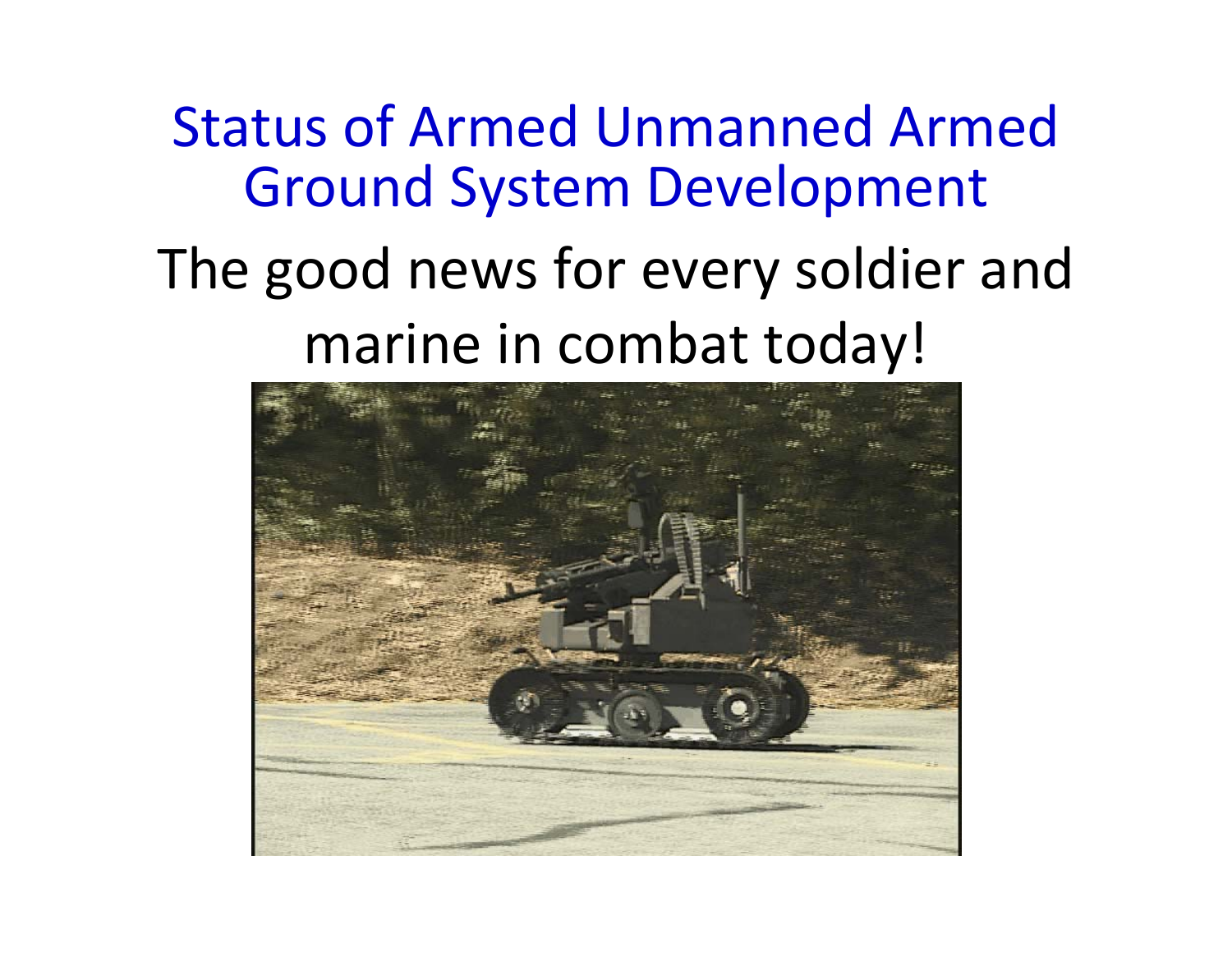# Concept of Operations (CONOPS) **Lethality**

Serves as a natural extension of the soldier/marine in battle

- Remotely over watch suspected ambush/IED locations > day/night and all weather with no mission degradation due to mental fatigue or weather
- "Point man" during squad recon/movement to contact
- "First in" to buildings or doors suspected on being booby trapped/IED/direct fire
- "Escalation'" capable Non‐lethal, Less than lethal, lethal all on one platform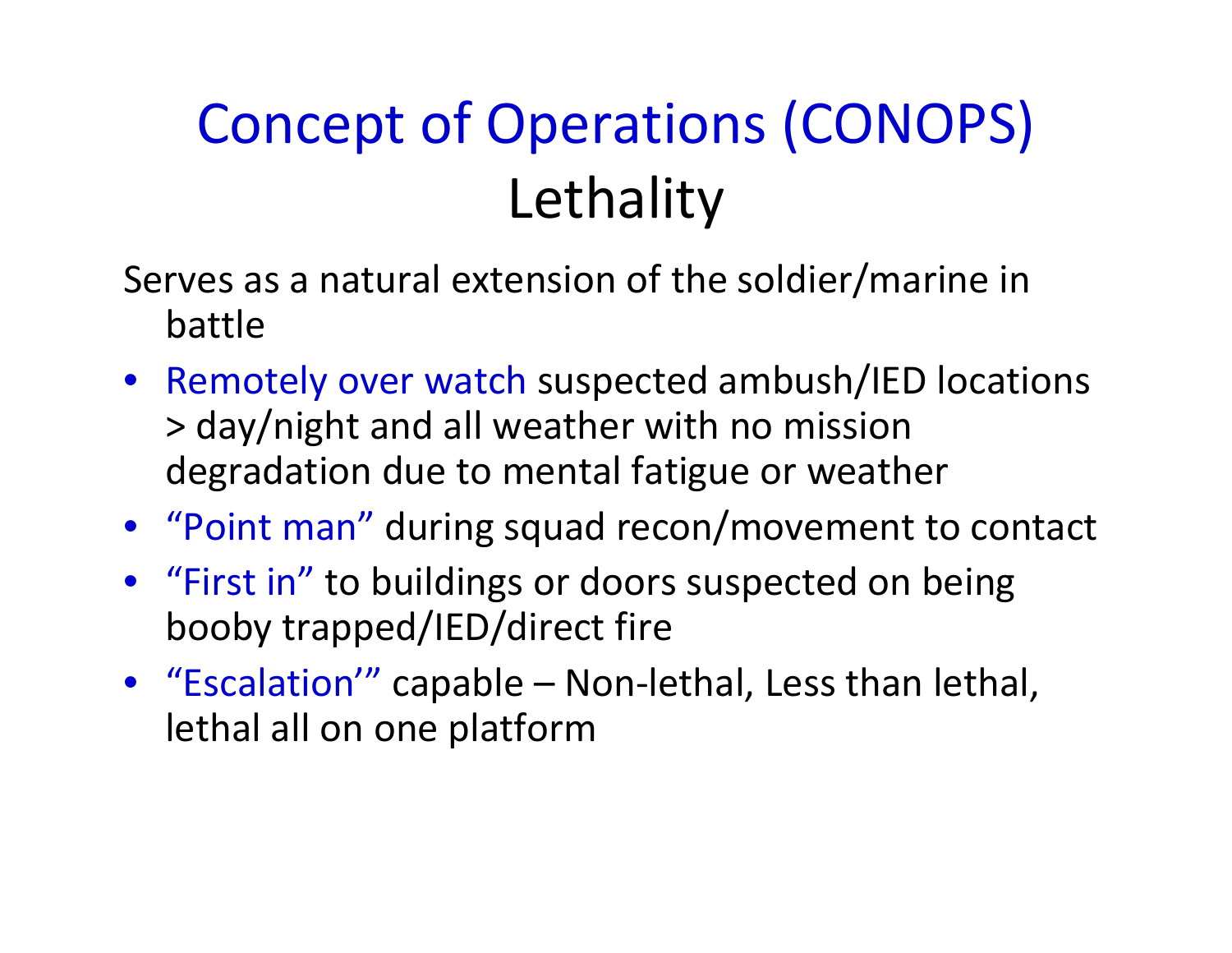#### Concept of Operations (CONOPS) Force Protection

Preserving the force and other high value assets to fight another day

- Serves as the "unblinking eye", day and night to guard Forward Operating Bases (FOB), Fire bases, expeditionary airfields, and logistics supply points or ammunition dumps remotely – paired with other unattended ground sensors
- Serves as an over watch element or "first station" in <sup>a</sup> personnel or vehicle check point to provide stand off against suicide bombers
- Force multiplier by "adding" technical capability to stand guard you significantly decrease human requirement – allow soldiers/marines to rest or prepare for next mission instead of guard duty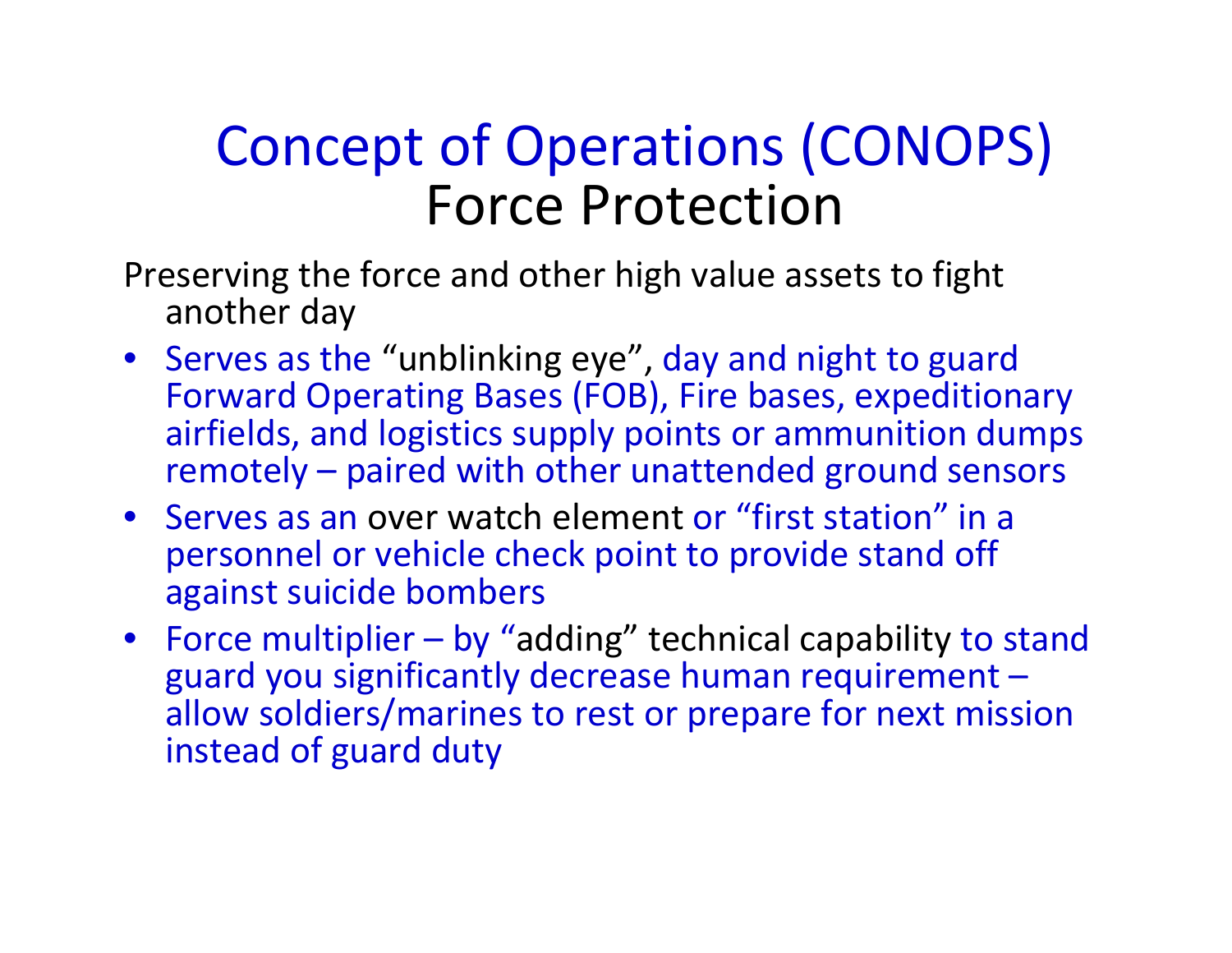## Concept of Operations (CONOPS) Situational Awareness

- Projecting sensors to significantly increase combat effectiveness
- Provides sensor "stand‐off" for the operator creating "tactical patience" that allows more deliberate fire/no‐fire decisions
- Using on‐board laser range finder, platform allows you to accurately target combatants with both direct and indirect means
- Eyes, ears and mouth ‐ Utilizing the five on‐board camera systems, and loudhailer the platform acts as another remote sensor on the battlefield